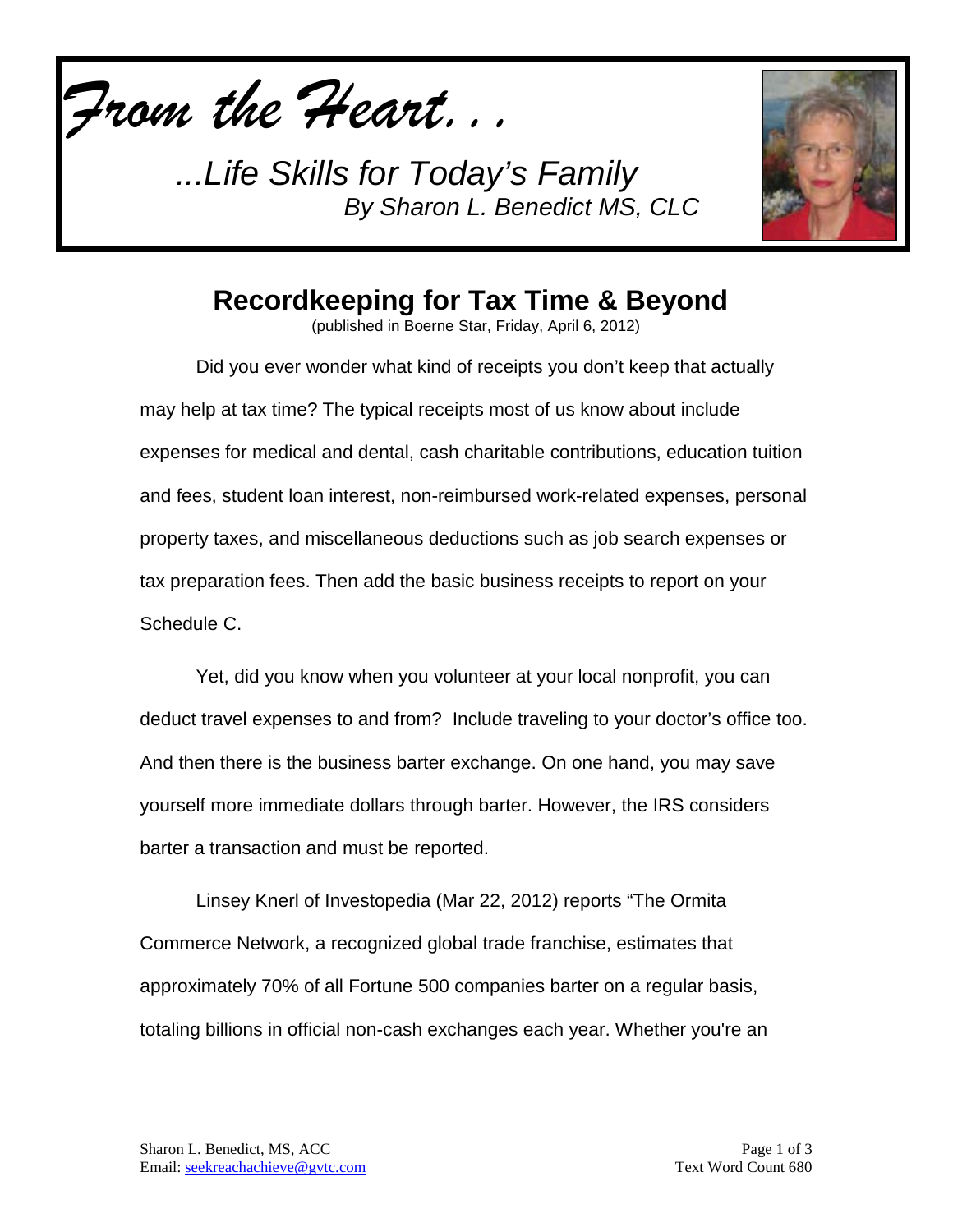individual with a talent to share or a small business with a service to lend, the IRS wants to know about it."

Every year it seems that something changes with the IRS and keeping up with it all isn't that easy. So, have you asked your tax rep what receipts can help save you some bucks for 2012? Another tip if you ask any accountant, bookkeeper, or CPA, the "shoebox" method of storage is definitely to be avoided. It not only wastes your time sorting through them. You would also definitely not want to hand the shoebox to your accountant. If you do, be prepared for a hefty bill at the end of tax time.

Believe it or not, there is a service (free and fee-based) that helps you scan and organize all those narrow pieces of paper that sales clerk hands you after purchasing that special item. It's called ShoeBoxed, http://www.shoeboxed.com. Check it out. Yet, what is the easiest way to organize your tax receipts? Have a routine filing system for tax purposes, return/exchanges, reimbursements, and for your own personal budgeting goals.

First, if you haven't already, I recommend you save all receipts for both personal and tax purposes. This will be essential if you want to know more clearly where your money is spent. You can't work with a budget without them. One example are grocery receipts for your personal budget goals. Who really saves those receipts? Very few do. As a result, you don't have a clue. And the only way to get a fix on it is to go through your checking and credit card accounts and add them up. And that won't include any cash payments.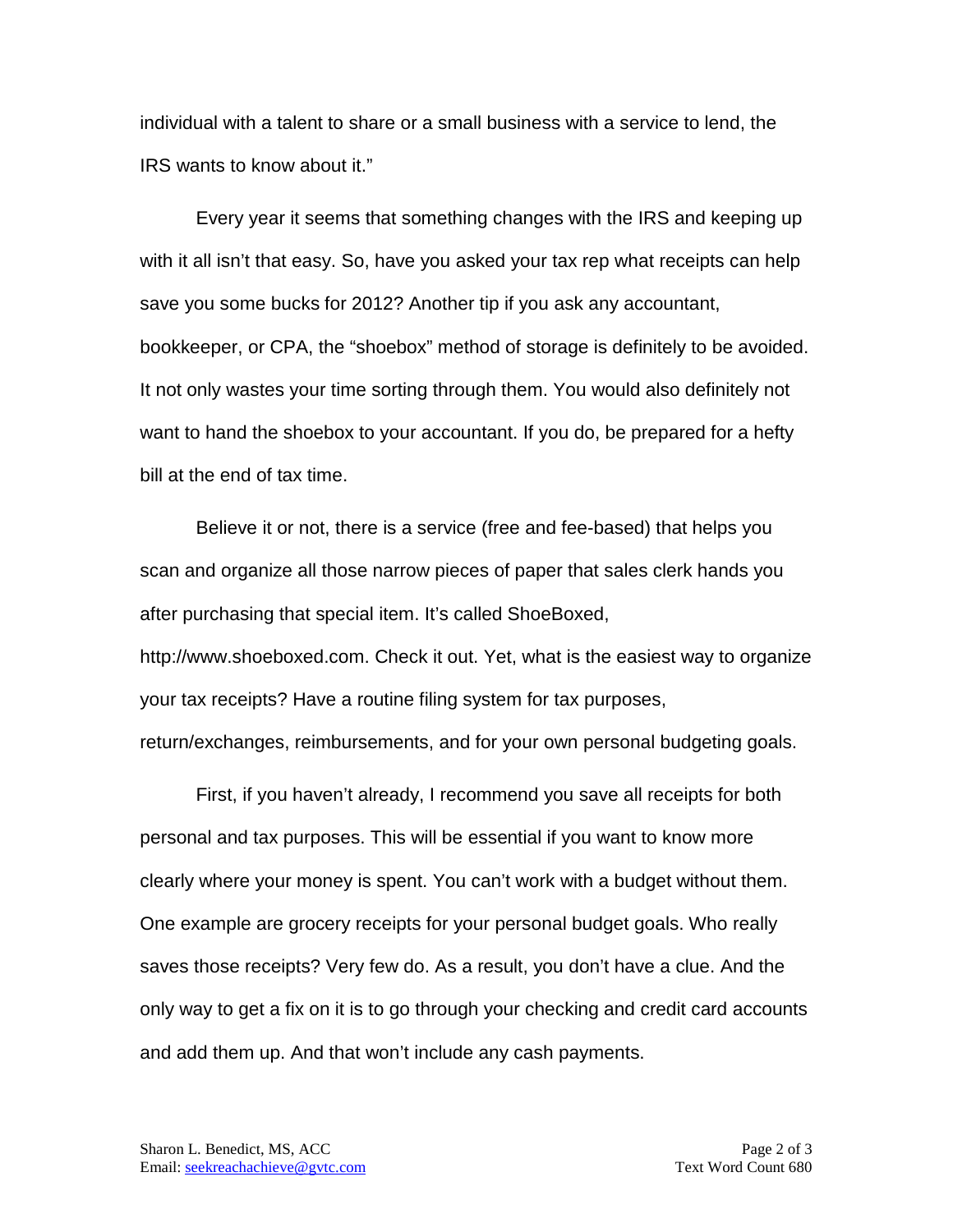By using a folder filing system and setting up a routine from the moment you buy that item to the time you fill out your tax return is essential to make it all a more natural part of your day and life. Then when tax time comes or it's time to go over your personal or business budget, everything is already organized.

This filing system is directly tied to your digital recordkeeping system—i.e. Quicken, Microsoft Money. I am assuming very few use a write-in journal much anymore. If you still do, your journal can do the same job in many ways. Your comfort zone really depends on what you are used to doing over the years. Some habits are fine. Others need to be retired to come into the 21<sup>st</sup> century.

Keep in mind, when tax time comes, you will then have every possible receipt to document your tax return data if you should ever be audited. And don't just assume you never will be audited and think it's a waste of time to save those receipts. Just like the insurance you pay premiums on, when something happens, you will be glad you had the receipts and related documentation.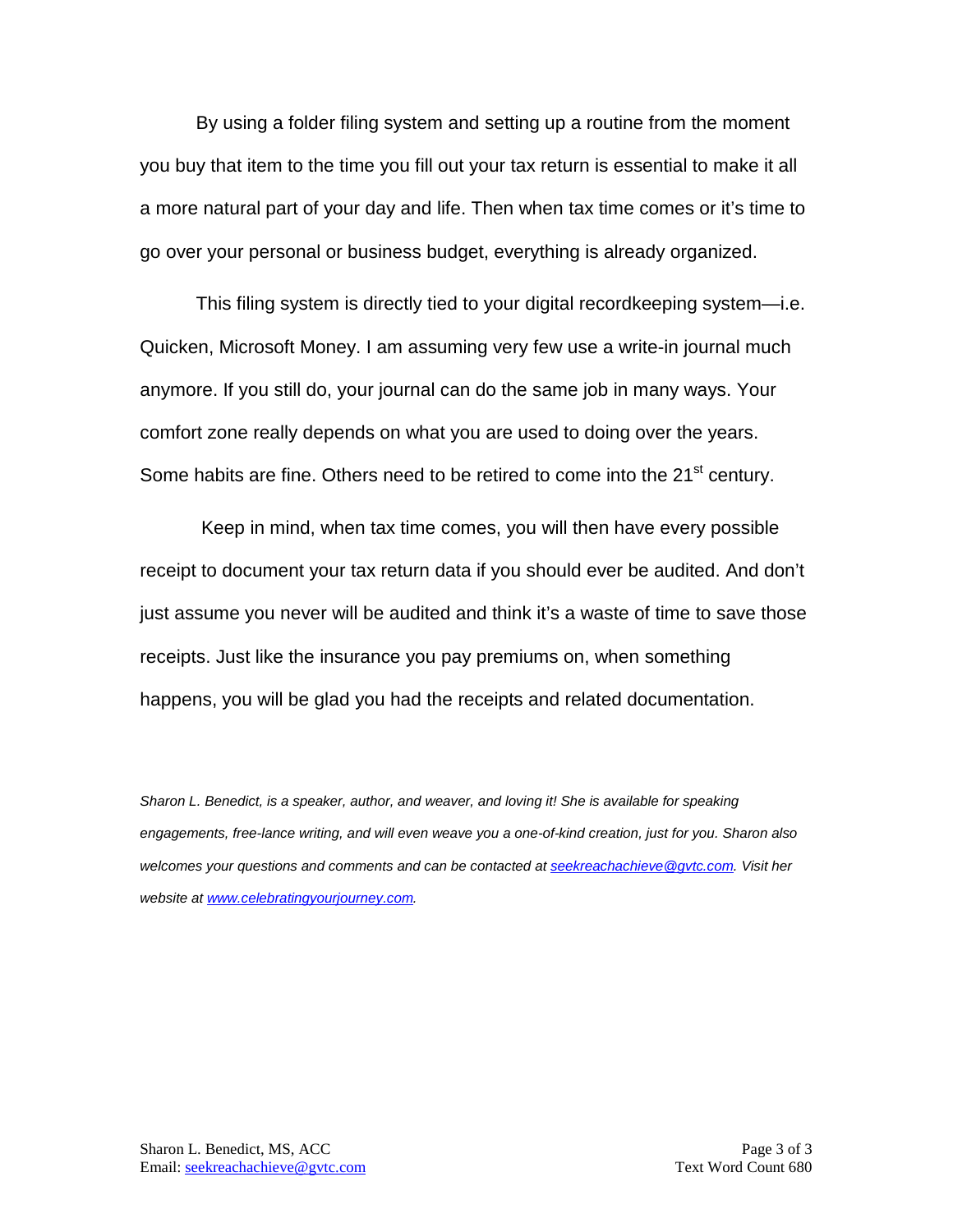

*...Life Skills for Today's Family By Sharon L. Benedict MS, CLC*



**Recordkeeping . . . Caring through Giving**

(published in Boerne Star, Friday, April 13, 2012)

I know one thing for sure, our Hill Country communities are among some of the most benevolent and giving regions in Texas for our size. According to Tax Exempt World.com (as of 3/14/12), our Kendall County (Texas) numbers 299 nonprofit organizations. The total Income from these tax exempt/nonprofit organizations is \$28,245,433. The total asset amount in this county is \$63,909,851.

Throughout our nation we have 2,040,442 nonprofit organizations, with assets \$5,770,284,556,830, and income at \$3,453,357,432,223. You have to say, "WOW!" when you see dollar numbers in the trillions! How amazing it is and essential that these nonprofits continue to contribute to the wellbeing and quality of life for our communities. This is particularly true during these continuing tough economic times.

Are you among the many in our community with a heart for giving and benevolence? Have you been among the many who benefited from any number of your local nonprofits? If so, be sure to find ways to thank them with your time, materials, and money to keep them helping others.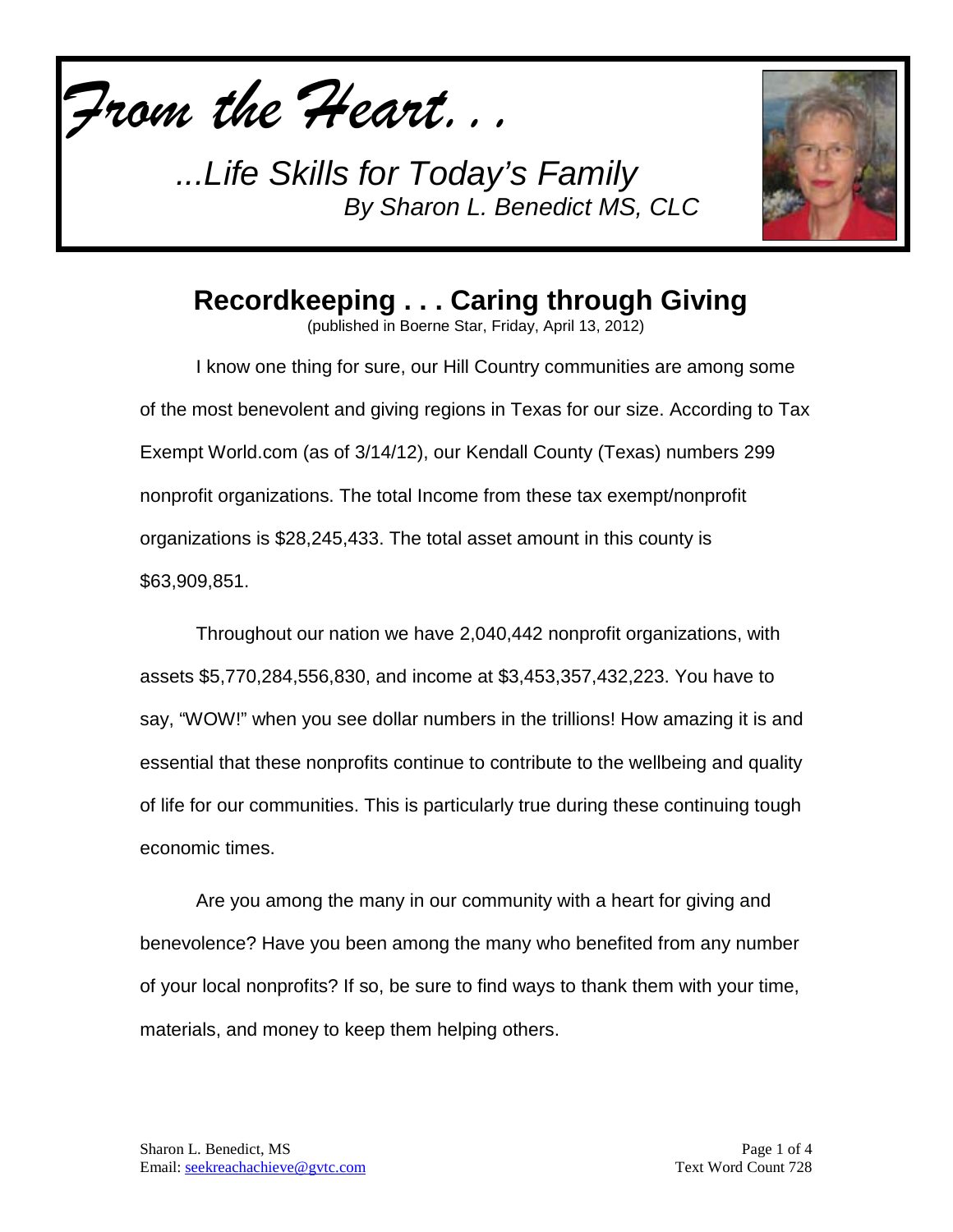Whether you have been the giver or recipient, you may wonder, "How is recordkeeping lifeskill related to this?" You may already know the answer to your own question. But here's my version. *In order to care and give your time, materials, and money, you need to have the time, materials, and money*. So, how you know you have them?

For most people, they simply look at their checkbook or bank account for cash available. For your time, you check your calendar. For materials, you may look around to see what you can give away. The bottom line is you find ways from the records you keep, whether it be your bank statement or budget if you have one, your calendar, or the physical "stuff" you have around you.

Yet, two of the most important ways to know most of us don't even have handy. The first documents what your core values are (as covered each January with the lifeskill, Relationships/Core Values). What is most important to you in your life and family/ Do you have them written down somewhere for easy access? Your core values will direct the choices you make, your relationships, the way you use your time, choose your career, manage your money, and so on throughout all 12 lifeskills covered each year in my articles (and lifeskills book available at all online booksellers-*Celebrating Your Journey, Lifeskills in Synergy*).

The second way is directly through your budget—a major recordkeeping tool. If you don't have one, now is the time to create one. Many dreams and goals are lost along the way when a budget isn't an ongoing part of your life. Your budget reflects and records what is really most important to you. For many,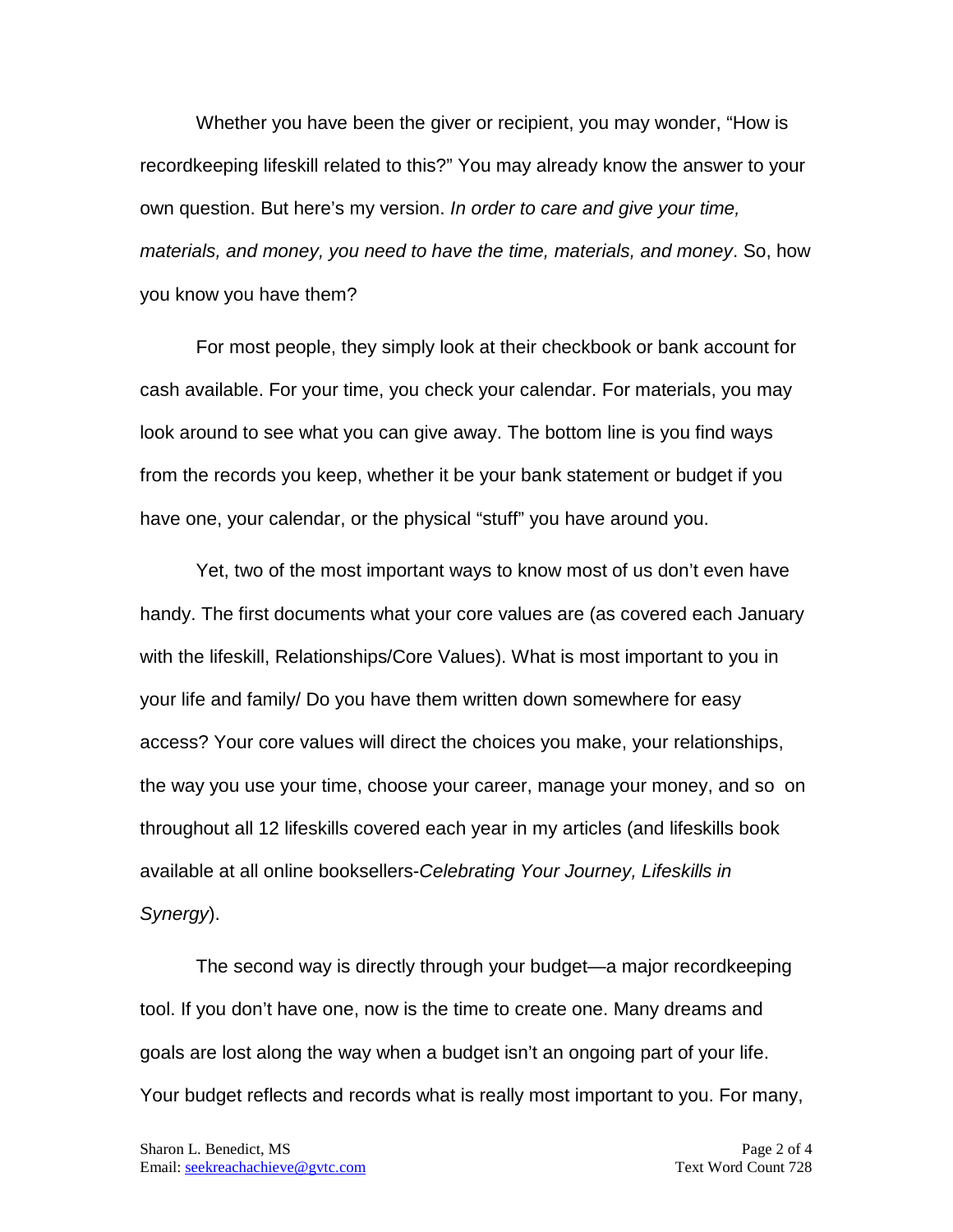buying on impulse with motives not considered, is the routine. When this is the case, a budget is just about useless in helping you meet your goals and make your dreams come true. And you can bet that benevolence and give is either not even on the budget or is at the bottom of the priority list of mandatory and discretionary spending.

So, where do you stand with your core values and your budget? Maybe it's time to have a family talk on where you are and where you want to be. Where does benevolence and giving fit, if at all? Begin today to contribute to the lives of people through your local nonprofits.

Some of my most favorite nonprofits, just to name a few, are Hill Country Council for the Arts [\(www.HCCArts.org\)](http://www.hccarts.org/), Kendall County Women's Shelter [\(http://www.kcwstx.org\)](http://www.kcwstx.org/), Friends of Cibolo Wilderness [\(http://www.cibolo.org/support\)](http://www.cibolo.org/support), and Choose To Be [\(www.choosetobe.org\)](http://www.choosetobe.org/).

In addition, below are some links to check out the 299 nonprofit organizations just within Kendall County, Texas. Once you choose, do a net search for their websites to get connected with those nonprofits of interest. In the next article, some basic tips will be offered on how to incorporate giving based on specific categories. You will want to match them with your core values to easily incorporate them into your budget. This process will make all the difference in keeping you on track as you care through giving.

<http://www.kcnonprofitnetwork.com/>

[http://www.guidestar.org](http://www.guidestar.org/)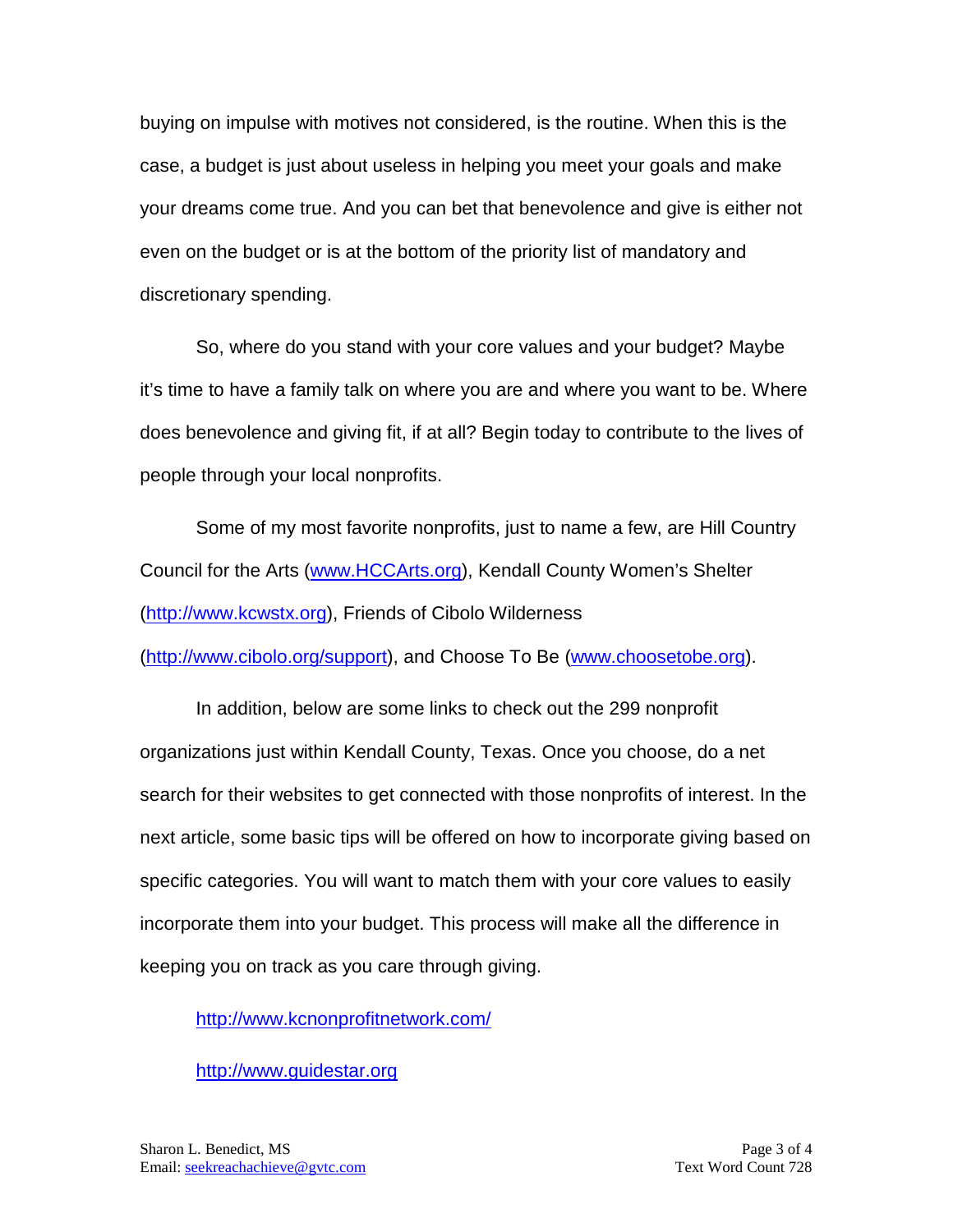## <http://www.taxexemptworld.com/organizations/kendall-county-tx-texas.asp>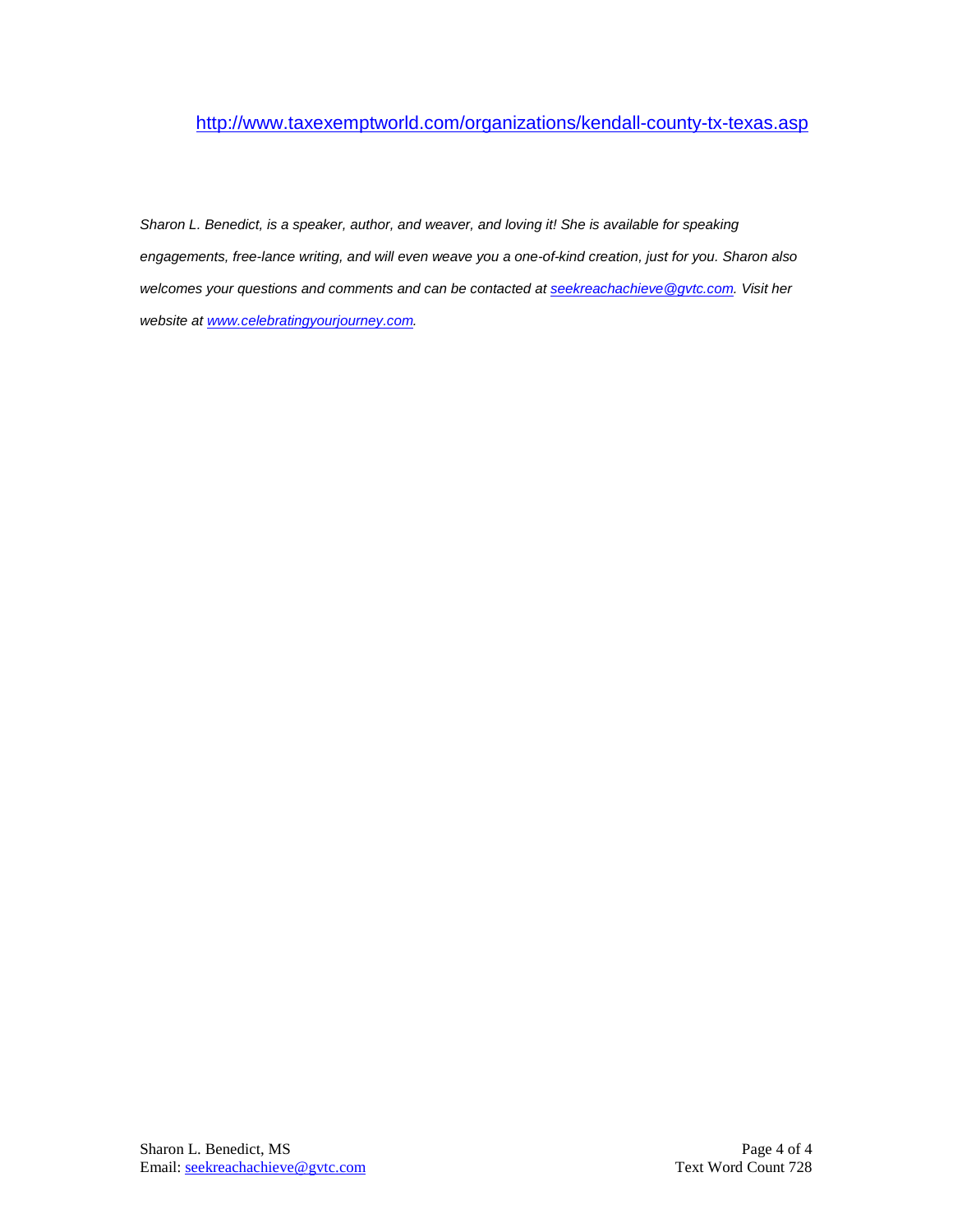

*...Lifeskills for Today's Family By Sharon L. Benedict, MS*



## **Recordkeeping . . . Life Categories for Giving, part 1**

(published in Boerne Star, Friday, April 20, 2012)

When you want to give to a cause or an organization, how do you go about deciding which ones, how much, and how often? In the previous article, I gave you some hints focused on knowing your core values and your budget.

Your core values keep you on track with what is most important to you and directs your relationships, your career, and the many other practical lifeskills of everyday living, including where you spend your time, materials, and money. Your budget is a key recordkeeping tool for applying your core values, time, materials, and money to what you value in life.

Yet, for so many, benevolence and giving are often just a random here and there. And the budget rarely reflects giving as a strategic part of one's life plan reflected in your budget. So, how do you go about making benevolence and giving a strategic part of your life on a regular basis?

I offer the following specific categories to consider, as you match them up with your core values; and can be easily incorporated into your budget and recordkeeping. Before you consider these categories, you will want to review your budget. And if you don't have one, now is the time to create one. When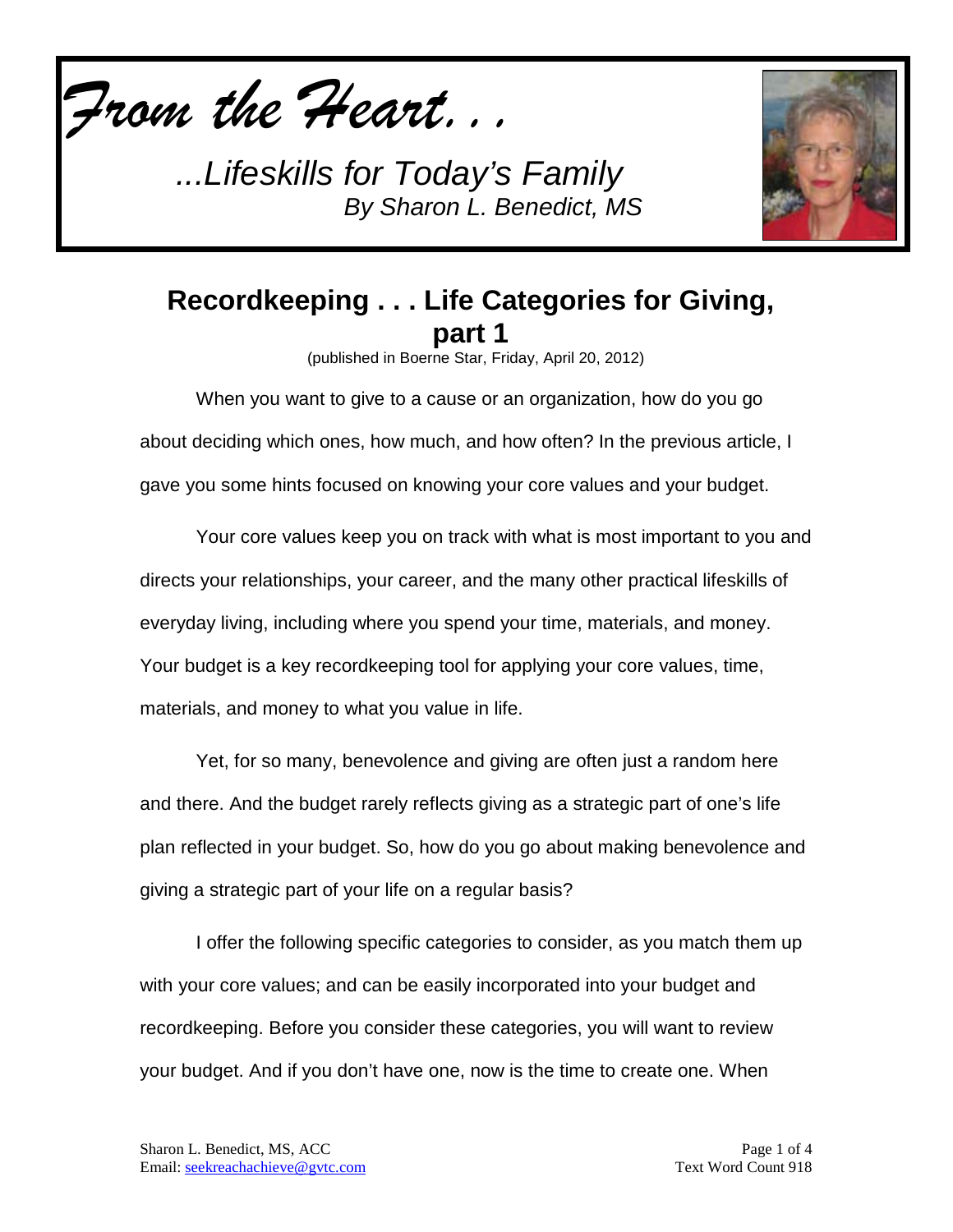looking over your budget, you basically have mandatory expenses and discretionary expenses. Determine with certainty what are your mandatory expenses. They may include automatic payments to your credit cards. While the debt still remains, consider reducing any more purchases until your credit card zeroes out. Except for certain items, so much of what we put on our credit cards are really considered discretionary expenses. Yet, your monthly payments to bring down your debt should be considered mandatory until the debt is gone. And reducing discretionary use of your credit cards will free up some extra cash to pay the card down even faster with much less interest paid out on the card.

Now that you have reviewed your budget and find money you thought you didn't have, you can start your benevolence and giving plan. For now, take that discretionary money you freed up and place it in your budget under "Charity (tax deductible)" or some other preferred term. You may want to also have a "Ministry" or "Gifting" general category for now that represents benevolence/giving that is not tax deductible. There will be times when you want to give to a person, family, or group that doesn't allow for a tax deduction. That also includes political entities. Keeping records of both are important elements of any budget and life plan when you get to the bottom line of cash flow. This is when you find out if your net is in the black or red ink.

Assuming you are in the black, consider these categories of giving. They offer you an opportunity to touch the lives of others throughout our society in a variety of ways. When it comes to your time volunteered with nonprofits, you can record them on your calendar (with travel time, distance noted; which is tax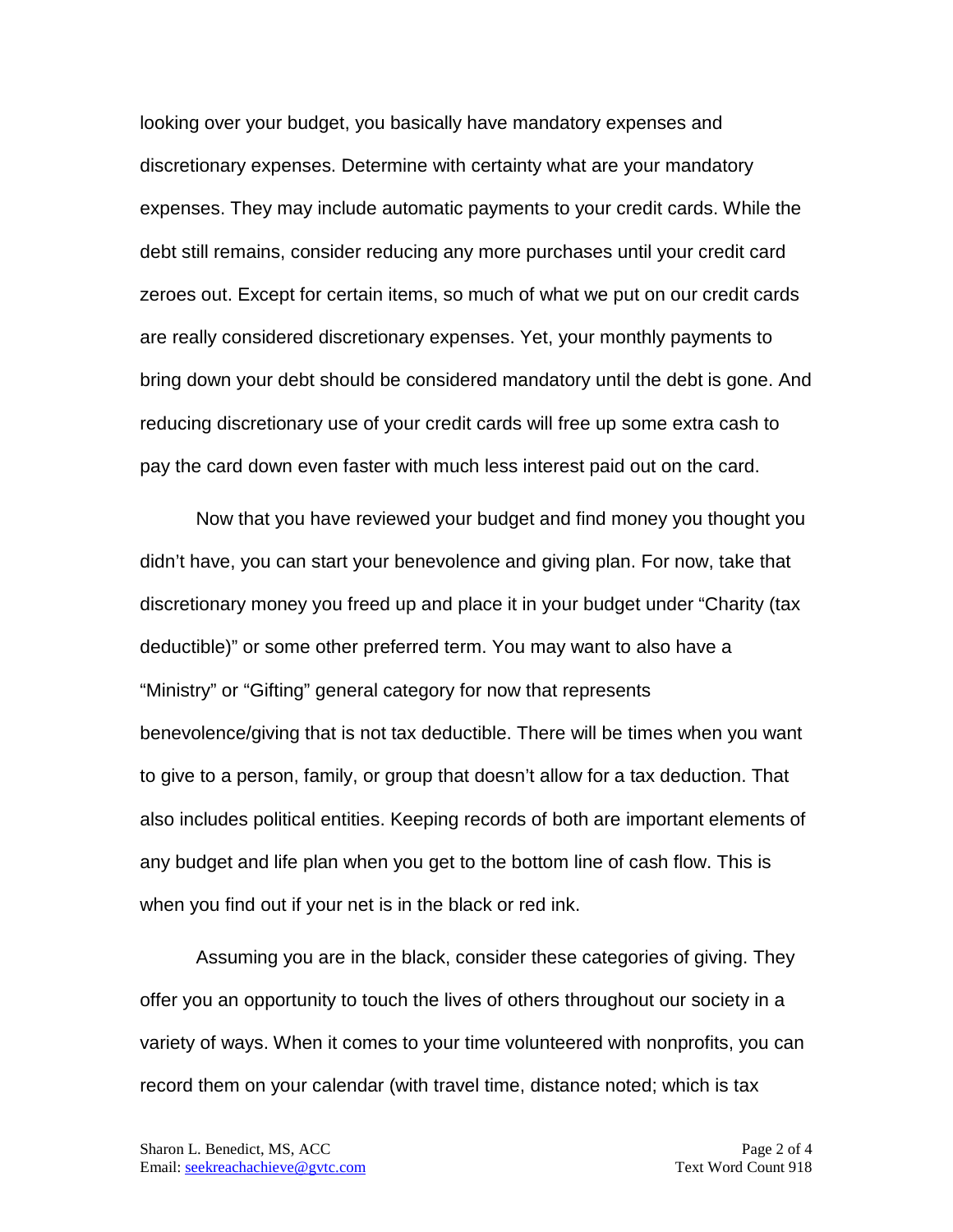deductible). When you give materials, you can record the fair market value in your budget as "in-kind" or "noncash donation" whether tax deductible or not. If tax deductible request a letter from the nonprofit documenting your inkind/noncash donated gift.

The benevolence/giving categories encompass many arenas of life and culture. As you review each one, you may already be contributing in one or more of these areas; and can record them as such in your budget and records. Consider where you may be giving in time, materials, and money each of these areas.

If there is an area you are yet to support, think about how you would want to incorporate your giving in that area. And although the term "organizations" is used with each category, by all means include individuals, families, and groups who do not have nonprofit status in your reflections. With any benevolence and giving, I encourage you to do background checks to insure your time, materials, and money are safeguarded and utilized with integrity and dedication on behalf of others and whatever may be the cause.

The first five categories are as follows:

I. RELIGIOUS ORGANIZATIONS/ CHURCH/MISSIONS: Organizations that support your faith and desire for outreach to humanity.

II. BASIC CORE VALUES & PRINCIPLES: Organizations that support your core values and life principles.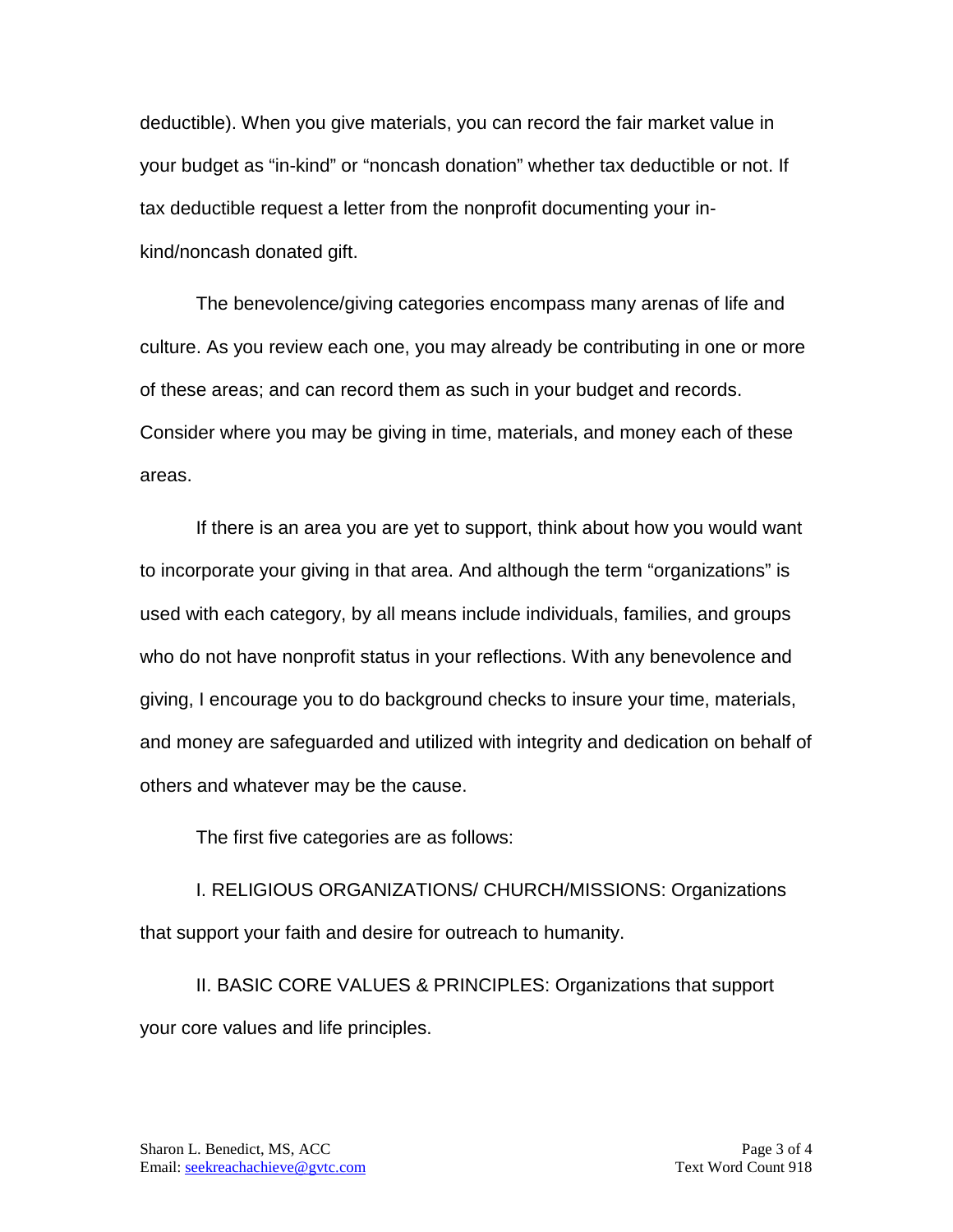III. HISTORY/WESTERN CULTURE: Organizations that support your values and principles in global human affairs and lessons of history.

IV. SCIENCE/MEDICINE: Organizations that seek truth in our universe and life on earth; observe and understand the natural world from a scientific and spiritual perspective. Be cautious about certain perspectives that may have extreme views and inappropriately discount the faith dimensions, credible scientific discoveries, and the principles of macro- and micro- adaptation.

V. HOME/FAMILY/VALUES: Organizations that encourage and support the family, home, and core human values.

In part 2 of this article, six more categories will be covered. These additional six include public policy/international affairs, businesses/legal issues, education, media, social ministries, and implementation. In the meantime, celebrate the love and life that surround you. Help our young and growing adult generation embrace the values and compassion for humanity, beginning with your own family. Open your heart and eyes to all the possibilities for your family, community, nation through benevolent giving in time, materials, and money.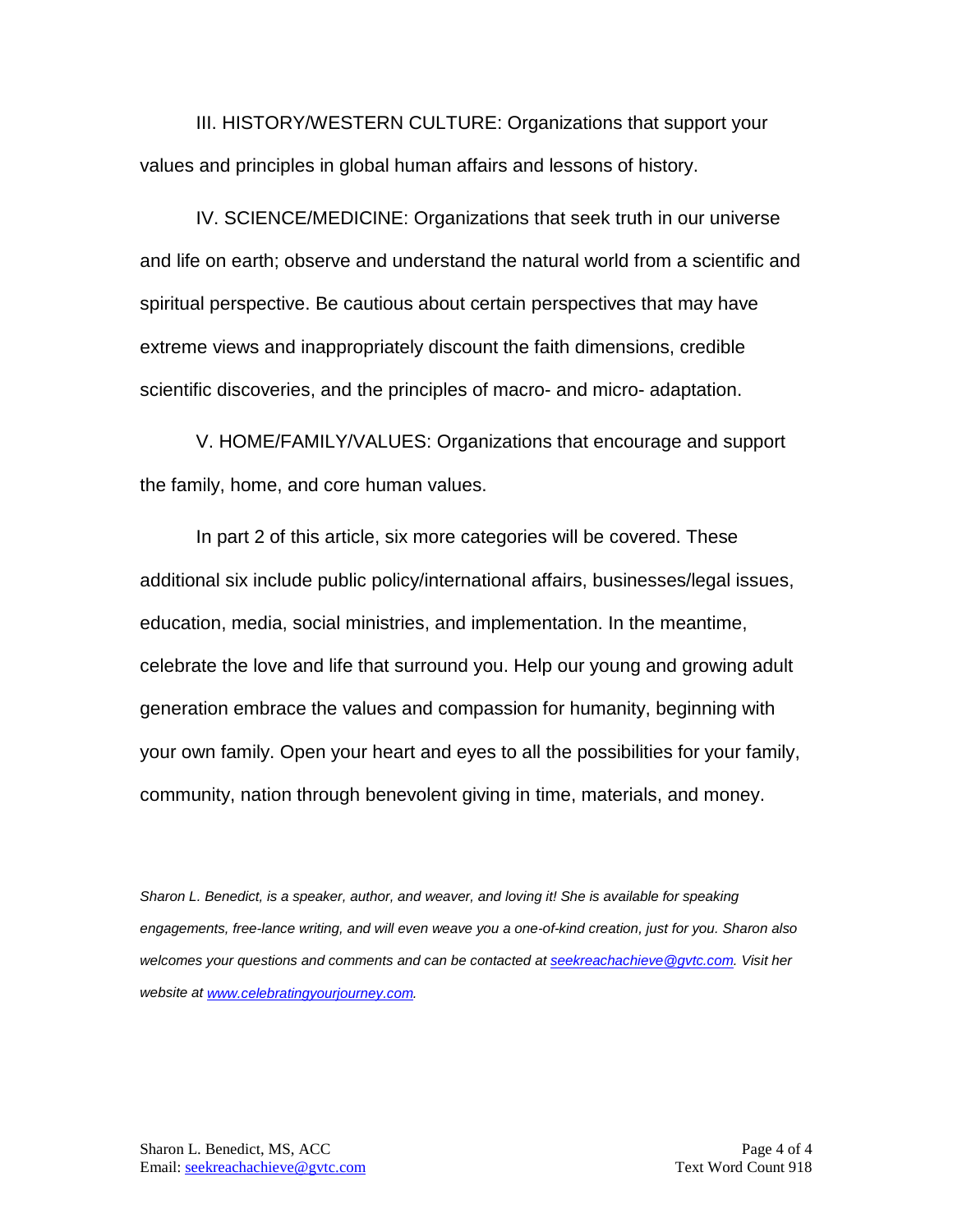

*...Life Skills for Today's Family By Sharon L. Benedict MS, CLC*



## **Recordkeeping . . . Life Categories for Giving, part 2**

(published in Boerne Star, Friday, April 27, 2012)

In the previous article, the first five life categories for benevolence and giving were offered. They included Religious Organizations/Church/Missions, Basic Core Values & Principles, History/Western Culture, Science/Medicine, and Home/Family/Values.

Whether you give your time, materials, or money, knowing your own core values and how your budget incorporates giving are essential to any strategic life plan. Without them you will find yourself just bouncing here and there without serious thought or continued commitment to supporting organizations, people, and other groups who have the same values and life mission as yourself.

My hope is that you clearly know your core values and already have a budget in place to easily incorporate these categories for giving. Assuming you do, here are the other six life categories. Again, although the word, organization, is used with each category, feel free to include individuals, families, groups in your reflections: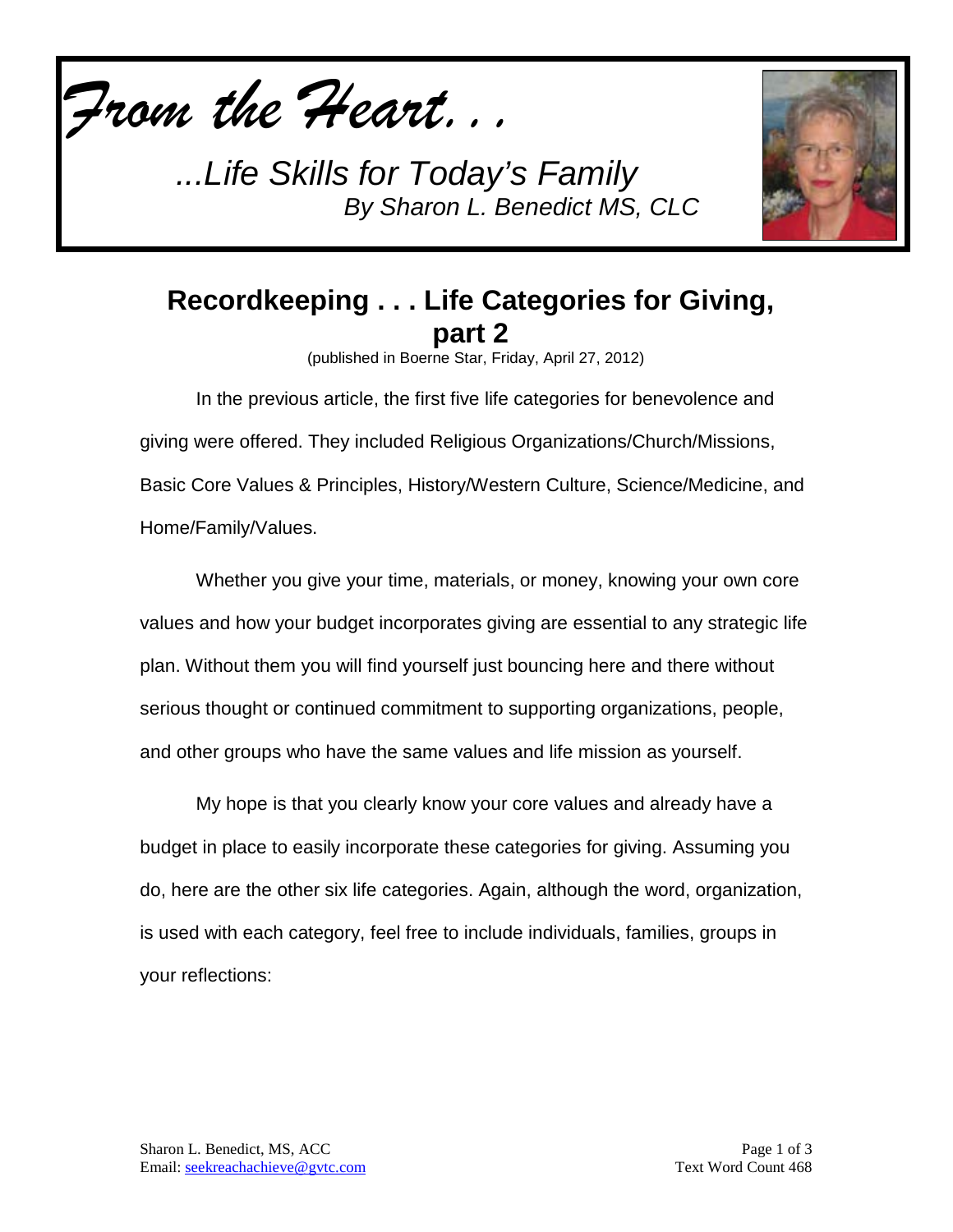VI. PUBLIC POLICY/DOMESTIC AND INTERNATIONAL AFFAIRS: Organizations supporting human justice and compassion in legislation, domestic policy, and international relations.

VII. BUSINESS AND LEGAL ISSUES: Organizations that support and train business leaders and legal advisors to advance integrity, honesty, and excellence in the work place and our nation's legal system.

VIII. EDUCATION/CHILD DEVELOPMENT: Organizations that train young children, teens, and adults to be mature, informed, effective leaders in every field of life.

IX. MEDIA/ENTERTAINMENT/CULTURAL DISCERNMENT:

Organizations that support your core values in entertainment, news, cultural trends, and influence the media to improve the quality of programming.

X. SOCIAL MINISTRIES: Organizations whose mission is to provide an alternative to state-run welfare programs with effective, compassionate ministries to the underserved, needy and unfortunate.

XI. IMPLEMENTATION: Organizations that coordinate and mobilize leaders across society to improve their communities and the world.

When it comes to a strategic commitment for benevolence and giving, recordkeeping helps you stay on track, monitor your cash flow through your budget, and keep you committed to making all the difference in providing for your own family and the lives of others. There are several money management software programs (e.g. Microsoft Money, Quicken Deluxe/Home&Business) that